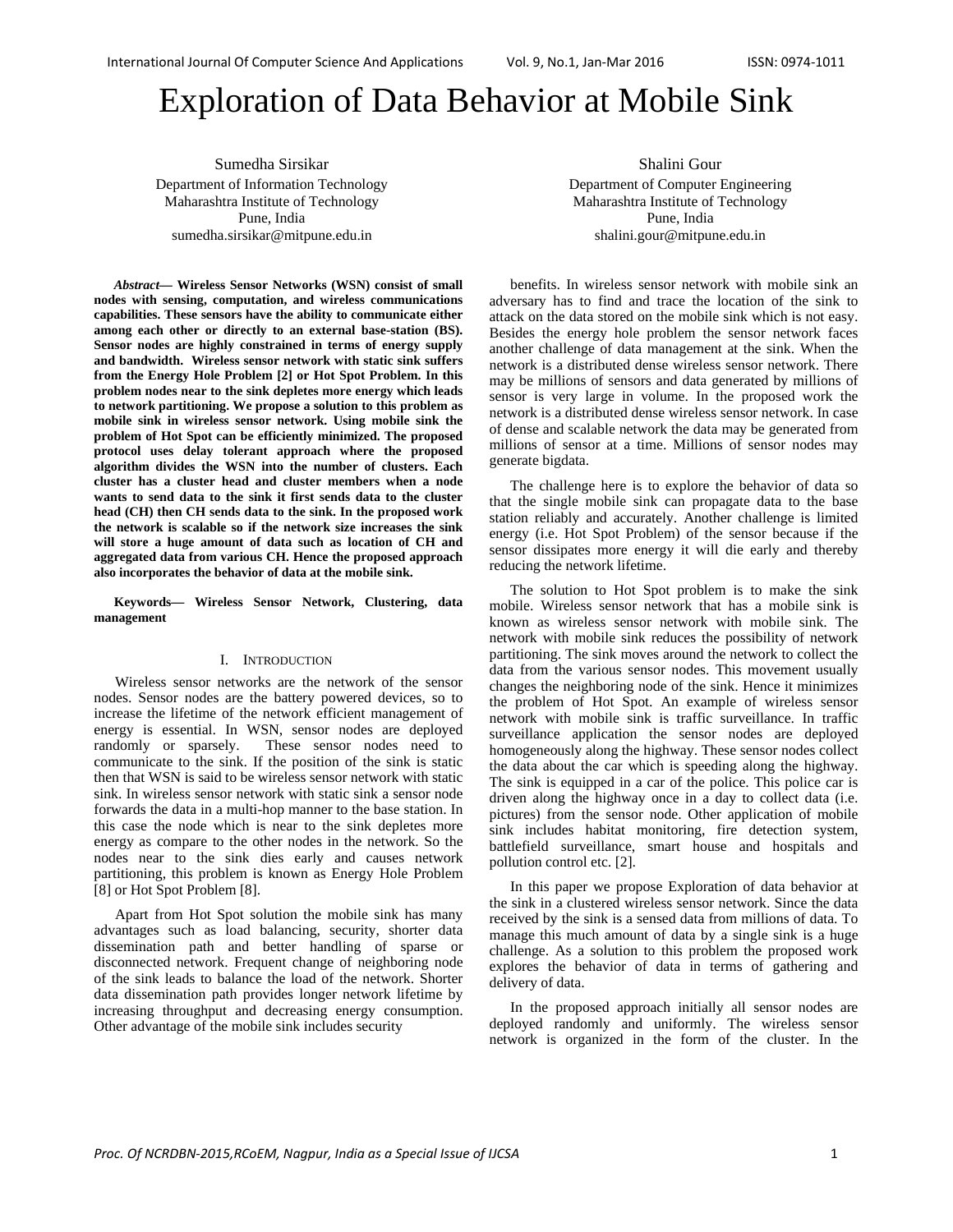### International Journal Of Computer Science And Applications Vol. 9, No.1, Jan‐Mar 2016 ISSN: 0974‐1011

proposed algorithm the clusters are formed only once during the lifetime of the sensor network. The proposed approach makes use of single node to single sink communication. The CH assigns TDMA schedule to all cluster members for collecting data from all its members. The CH aggregates data from all of its member and after aggregating it delivers data to the sink. The proposed approach is a delay tolerant approach. In this approach the CH waits for the most favorable position of the sink and when sink is in the correct position the CH sends the data to the sink. The proposed approach provides better network lifetime by decreasing energy consumption and increasing throughput. Along with solving the hot spot problem the algorithm also focuses on the data behavior at the mobile sink. In the proposed work the sink maintains the record of the location and residual power of CH. Sink also gathers data sent by different CHs. since every CH delivers the aggregated data to the sink so the volume of data at the sink is large. This way data gathered by the sink becomes big data. The rest of the paper is organized as follows: Section II describes the survey of existing algorithm. Section III explains the proposed system. Implementation details i.e. algorithm and flowcharts are given in section IV. Concluding remarks and direction for future work have been included in section V.

#### II. RELATED WORK

We propose a comprehensive review of existing protocols and approach and our goal is to provide the state-of-the art in the subject by including the most recent approaches and protocols. Here we discussed most of the related work for cluster based wireless sensor network with mobile sink.

Zhao et al [1] the proposed approach uses a clustered wireless sensor network and multi-hop inter-cluster routing to send data to the sink. According to the proposed routing algorithm the network is first divided into clusters than each cluster head first collects data from there corresponding cluster member and then form a inter cluster routing to transfer data to the sink. Establishment of the inter-cluster routing path is controlled by the sink. The update in the intercluster routing path is notified by the sink. Sink compares its displacement with the threshold of distance whenever it needs to update the inter-cluster routing path. The author proposed DMS-CTLR and RMS-CTLR. The DMS-CTLR is based on Displacement update of two levels routing among the cluster head with the mobile sink and RMS-CTLR is based on round update CTLR (two levels of routing among the cluster head) with mobile sink. And with the help of simulation results they proved that DMS-CTLR consumes less energy. Nazir et. al. [2]. The aim of the proposed approach is to mitigate with the Hot Spot Problem. Each cluster head send their data to the sink when sink comes in its vicinity. The sink moves towards the CH which is having highest residual energy. The proposed approach works in two cycles in first cycle all Ch gets registered with the sink. In second cycle sink is having all CH(s) with their residual energy. When sink has to move to any of the CH it sorts all CH(s) according to their residual energy and moves to the CH which is having highest energy. In this way mobility of the sink is controlled. Suganthi et. al.[3] \$:-\$}This approach makes use of multiple sink to transfer data to the base station. The whole network is divided

into number of clusters. When an event is created by the sensor node it first sends data to the corresponding CH. CH aggregates that data received from that sensor node with other sensor node (cluster member) of the cluster. After aggregating sink checks for the availability of any of the three sink moving in circular, rectangular and linear motion respectively. If any of the sink is available it sends data immediately if no sink is available then it forwards data to the next neighboring CH. Similar to the energy saving cluster routing it does intercluster routing to send data but in this approach it always tries to find the shortest path using a shortest path algorithm. In this approach event is created by both sensor node and sink. Sink periodically sends its interest in receiving data and also when sensor node wants to send data to the sink it can also initiate.

 Shekastehband et. al.[4] In this paper a hierarchical wireless sensor network with mobile sink is proposed with best mobility pattern so that to have an energy efficient data communication between the sink and the CH. A special PSO based algorithm is used to find the best mobility pattern. In the proposed approach the sink moves to the new location uploads the data from the CH. The network lifetime is split into number of rounds in each round the sink relocates itself and the update in the location is notified to the CH so that minimum energy cost is incurred in data transmission. Wang et. al.[5]. The proposed approach is an energy efficient approach. The network is divided into clusters. There is intracluster routing to send data to the CH. The sink moves around the edges of the network and the mobility pattern of the sink is fixed and predictable. Similar to PSO based approach discussed above; selection of CH is based on the residual energy. Whenever a node wants to send data to sink it first sends data to its corresponding CH. This sending of data to the CH can be single hop and can be multi-hop depending up on requirements. The node which is sending data to the CH is very far it can send data using multi-hop strategy. When CH aggregates data of its entire cluster member it sends this aggregated data to the sink when sink is available.

#### III. PROPOSED SYSTEM

This is a delay tolerant application. According to the proposed algorithm the sensor network is divided into number of clusters, each cluster has a corresponding cluster head. Member of each cluster communicates to their respective cluster head when there is data to be transmitted. For the purpose of cluster formation the FLOC (Fast Local Clustering Service) [9] protocol will be used. Using FLOC protocol a non-overlapped and energy efficient clusters will be formed. Once cluster formation is done each cluster head send their location and ID to the sink using PEGASIS [10] chain based routing protocol. This protocol is used to pass the location notification to the sink. Sink maintains a table which stores the address of all the cluster head. The sink is using a data driven approach. Sink periodically moves around the network territory and when it comes near to one of the cluster head it sends a beacon packet to the nearest cluster head which receives this beacon packet transmit their data packet to the sink. The proposed approach consumes less energy and incurs less delay.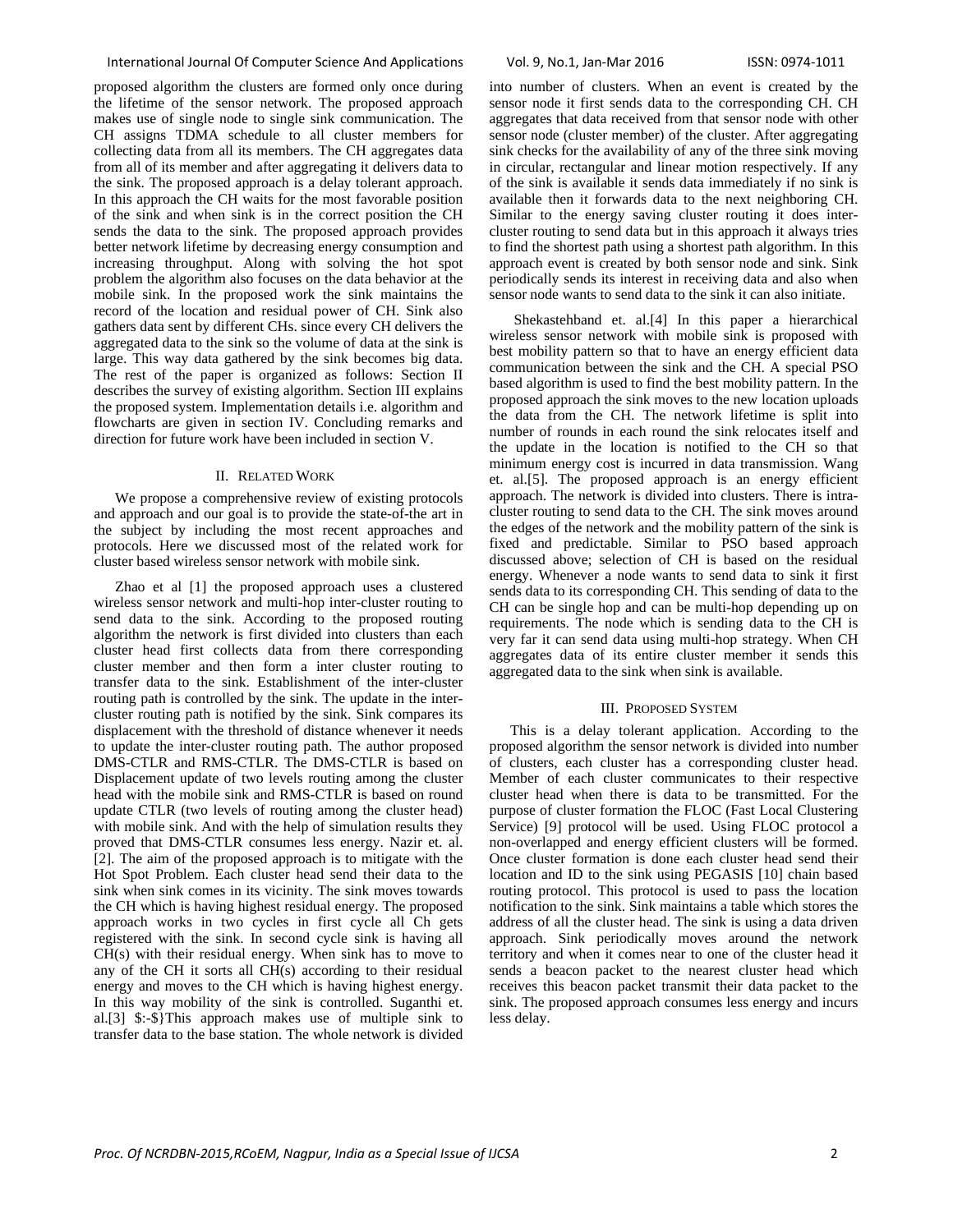#### International Journal Of Computer Science And Applications Vol. 9, No.1, Jan‐Mar 2016 ISSN: 0974‐1011

The proposed system is divided into four phases: First phase is cluster formation phase second phase is CH location sending phase, third phase is mobility management and data transmission phase and fourth phase is Analysis of behavior of data at the sink.

#### *A. Cluster Formation Phase:*

In the cluster formation phase, the process of cluster formation is done. Here To form good and efficient clusters we are using FLOC protocol. This protocol provides an algorithm according to which the whole network is divided into number of equal sized, non-overlapped clusters. A node can communicate reliably with the nodes that are in its innerband (i-band) range, and unreliably (i.e., only a percentage of messages go through) with the nodes in its outer-band (oband) range.

According to this protocol all the nodes which are at the unit distance from the cluster head are known as I-Band node and all those nodes which are far away(more than two units away) are known as O-Band node. The FLOC works in way so that a non-overlapped clusters are formed. According to this protocol all the node maintains two variable Cluster<sub>id</sub> and  $CH<sub>status</sub>$ 

Clusterid stores the ID of the cluster to which non-cluster member belongs.

CH<sub>status</sub> { J.Idle, J.Cand, J.C<sub>head</sub>, I-Band , O-Band }

J.Idle: when j is not part of any cluster.

j.Cand: when J wants to be a cluster Head

J.Chead: when J is cluster Head

J.I-Band: J is an inner-Band member of a cluster head.

j.O-Band: J is an outer-Band member of the cluster head Whenever a node J wants to become first it will compute its  $ch_{\text{prob}}$  using the formula given by

$$
Ch_{Prob} = c_{prob} * E_{res} / E_{max}
$$
 (1)

Where:

 $c_{\text{prob}}$ = initial percentage of cluster heads among all n nodes  $E_{res}$  estimated current residual energy in the node  $E_{\text{max}}$  = Maximum energy of a node

Firstly a node which is ideal and wants to become cluster head will calculate CH<sub>prob</sub>, if Ch<sub>prob</sub> of this node is equal to one than it will discover all its I-Band member and broadcast a candidate message to all other nodes. If any of the recipient node discovers that the recipient node is also in I-Band of new Candidate it will broadcast a conflict message. If the new node receives a conflict message it will give up its candidacy and will update its status as an O-Band member of sender's CH (means it will make its cluster $_{id}$  of the Cluster Head which sent conflict message to it) otherwise if it does not receive any conflict message than it will become cluster head and will broadcast Ch<sub>message</sub> to all other nodes in the network. The other entire nodes which receive this message will update their Iband or O-band status accordingly for all the nodes whose probability is not equal to one or less than one will be

considered as O-band member. In future they can update their status from O-Band to I-Band for some other cluster head.

#### *B. CH location Sending Phase:*

After formation of clusters all the cluster head send their location and ID to the sink. For this purpose we will use PEGASIS protocol.

PEGASIS Protocol Works in two Phases: PEGASIS (Power-Efficient gathering in Sensor Information Systems), which is a near optimal protocol for high rate data gathering applications in sensor networks. The key idea of the PEGASIS protocol is the formation of a chain among the sensor nodes so that each node will receive from and transmit to a close neighbor. Gathered data moves from node to node, get fused, and eventually a designated node transmits it to the BS. To send location of CH to the sink, PEGASIS first will form chain with the help of neighboring CH then it elects a leader for each chain. This leader will collect the location of all CH coming along its own chain and sends the location to the sink.

Chain Formation by Cluster Heads: PEGASIS is a protocol which is basically used for data propagation. The chain formation phase of pegasis is as follows: The chain formation phase starts from the farthest CH from the sink. The farthest CH selects the CH which is nearest to this CH as the next CH in the chain formation process. If it finds the nearest CH it computes following three parameters:  $d_{\text{avr}}$ ,  $d_p$  and  $d_{\text{comp}}$ . then it checks whether the distance of new CH is less than the  $d_{\text{comp}}$  if the distance of new CH is less than the  $d_{comp}$  than it will check if the CH already exist in the chain or not if the CH already does not exist in the chain than it adds this CH to the chain otherwise it searches for another CH which is having less distance or which already does not part of any chain.

Sending Location of the CH to the Sink: In this phase of pegasis, location of the CH is gathered from the neighboring node and then transferred to the sink. Each chain has a leader which takes responsibility to transfer the location of CH to the sink. The selection of leader is done randomly using the formula CHAIN<sub>member</sub> MOD N the location of the chain leader is also considered as random. This leader of the chain uses a CONTROL TOKEN PASSING APPROACH to transfer location of CH to the sink. In this approach the leader of the chain sends a control token to the node which is prior to this leader they send data to their nearest next CH that next CH receives data from the previous one fuses its own data and transmit this data to the leader.



**Figure 1: Sending location to the Sink** 

As shown in the Figure 1, C3 is the leader of this chain, this leader will send a control token to the CH, C0. When C0 receives the token it will send its data to the next CH in the chain that is C1, than C1 collects data from node number C0, fuses its own data and send it to node number C2, than C2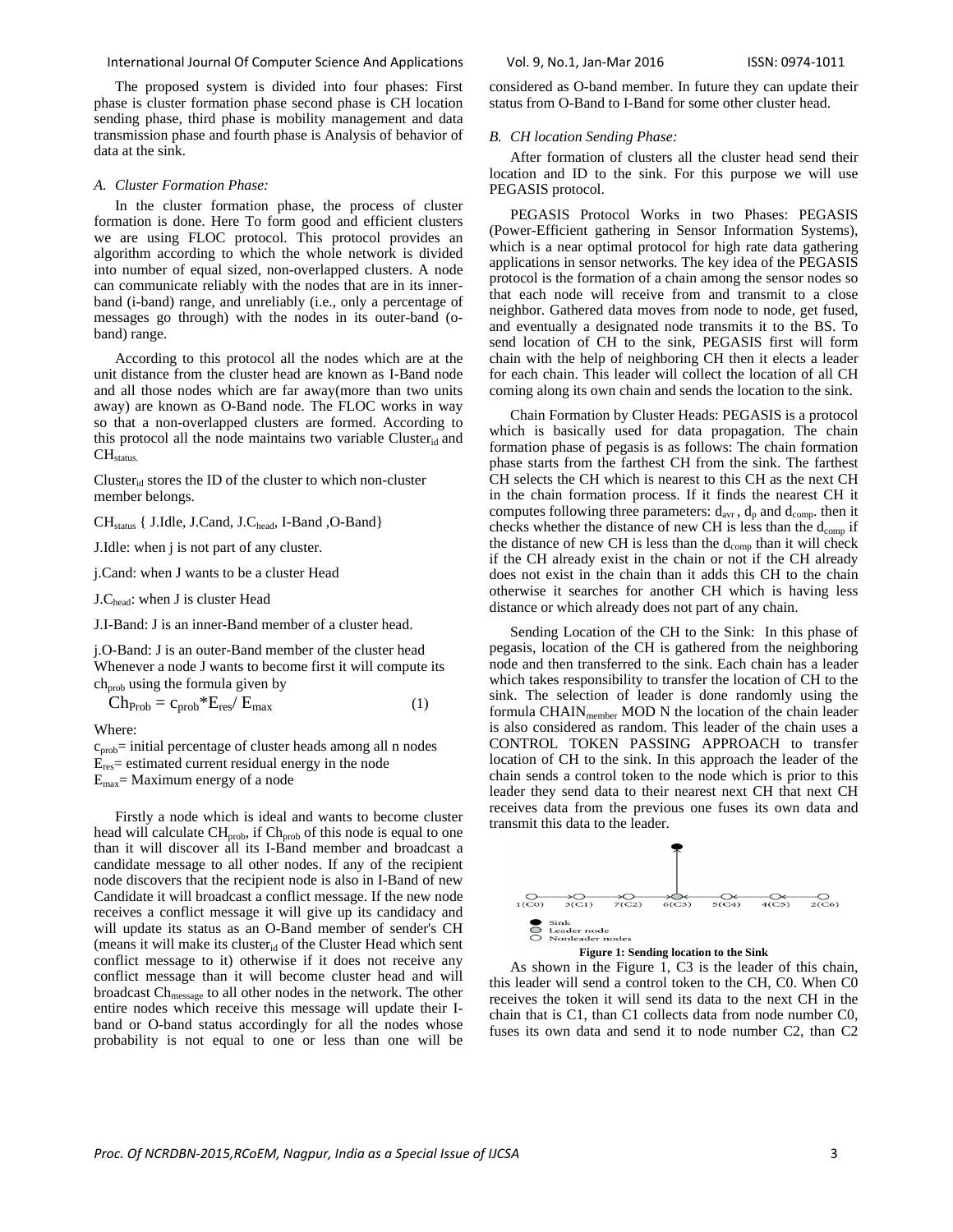#### International Journal Of Computer Science And Applications Vol. 9, No.1, Jan-Mar 2016 ISSN: 0974-1011

fuses its own data and sends it to the leader CH after this leader passes the token to C6 the same process is repeated in this side and when all data is collected by leader CH. The leader sends all collected location to the sink.

### *C. Mobility Management and Data Transmission Phase:*

 In this phase when all clusters are formed and sink knows the location of each cluster head so it will move around the network based on the location information. It stays at the cluster head location for some specific time to collect the data. When the sink wants to collect the data from the CH, it will send a beacon packet to the CH. The CH starts transmitting the data to the sink. If sink does not receive any data within the specified time limit it will move from that location. In that way the mobile sink will collect the data and move in to the network. Instead of random movement we make the mobile sink to move in a predefine path. So that It can cover the network uniformly.

#### *D. Analysis of Behavior of Data at the Sink:*

In the proposed work the sink stores the location of each CH and the data sent by the CH. Sometimes (when the network size increases) the data collected by the sink may be large in volume as the sink collects aggegated data from various CH. In this phase an intensive analysis is done on the data stored by the sink. This analysis includes the behavior of data in terms of data gathering and delivery of data.when the sink gets all the information of CH it will find how many CH are in the coverage with respect to the current position of the sink. Once it will find some no CH then it will find which CH is having least residual energy. Then the sink will send the beacon packet to the CH which is having least residual energy. Then again sink will see which CH is having next least residual energy. In this way it will cover all the CH which are in the coverage of current position of the sink. At the time of processing the data, the sink checks the correctness of the data.

Following are the steps of algorithm:

- 1. Once the clusters have been created, each CH will send its ID and its residual power to the sink.
- E\_res= Total\_Energy-Consumed\_Energy (2)

Energy Consumption=Initial Energy-Remaining Energy (3)

 2. Sink will store the info of various CH and its residual power. Then it will find how many CHs are in the coverage in the current position of the sink.

 3. When it finds number of CHs are in the coverage then it will set a minimum threshold (Assuming 10 joule) of energy then all the CH which comes under this threshold it will send beacon packet to only those CHs. In this way at a time the sink will handle a subset of data.

The proposed approach concentrates on the behavior of data so that there should be proper data management at the sink.

#### **Advantages of the proposed system:**

- Throughput has increased
- Better Network Lifetime

- Consumes less energy
- Imposes a limit on formation of number of clusters
- Efficiently mitigates the problem of Hot Spot
- Mobility Pattern is controlled therefore less latency in data delivery

### IV. IMPLIMENTATION DETAIL

Algorithm for cluster formation phase:

| <b>Cluster Formation</b>                                                                                                                                                                                              | Step 18: else if( i. Rcv.msg <- C head msg i)         |
|-----------------------------------------------------------------------------------------------------------------------------------------------------------------------------------------------------------------------|-------------------------------------------------------|
| Step1:S Node = { Set of all nodes which wants to<br>become CH }<br>Step 2: Compute: Ch_Prob = C_Prob * E_Res / E_Max<br>Step3: If (Ch. Prob == 1)<br>Step $4:1$<br>Step 4: Discover all the nodes which are in I-Band | Step 19:                                              |
|                                                                                                                                                                                                                       | Step 20: j.Status = I-Band i/O-Band i                 |
|                                                                                                                                                                                                                       | Step 21: $i$ . Cluster $id = i$ ;                     |
|                                                                                                                                                                                                                       | Step 22: 1                                            |
|                                                                                                                                                                                                                       | Step 23: else                                         |
|                                                                                                                                                                                                                       | Step 24: {                                            |
| and O-Band                                                                                                                                                                                                            | Step 25: if (J == O-Band node && J belongsto I-Band ) |
| Step 5: BCAST(Cand_Message)                                                                                                                                                                                           | Step26:                                               |
| Step 6: if (j.I.Band belongs to i.I-Band)                                                                                                                                                                             | J.status = I-band;<br>Step 27:                        |
| Step 7:                                                                                                                                                                                                               | Step28:<br>$1.$ Cluster $1D = 1$ ;                    |
| <b>BCAST(Conflict Message)</b><br>Step 8:                                                                                                                                                                             | Step 29: 1                                            |
| Step9: J.Status = O-Band:                                                                                                                                                                                             | Step 30: 1                                            |
| Step10: J.Cluster_ID = I;                                                                                                                                                                                             |                                                       |
| Step 11: 1                                                                                                                                                                                                            |                                                       |
| Step 12: else                                                                                                                                                                                                         |                                                       |
| Step 13: {                                                                                                                                                                                                            |                                                       |
| $J.$ Status = $C$ Head;<br>$Step 14$ :                                                                                                                                                                                |                                                       |
| <b>BCAST(CH Message);</b><br>Step15:                                                                                                                                                                                  |                                                       |
| Step 16:                                                                                                                                                                                                              |                                                       |
| Step 17:                                                                                                                                                                                                              |                                                       |





**Figure 2: Flow Chart for cluster formation** 

Flow Chart for Location Sending Phase is shown in Figure 3.



**Figure 3: Flowchart for forming chain**